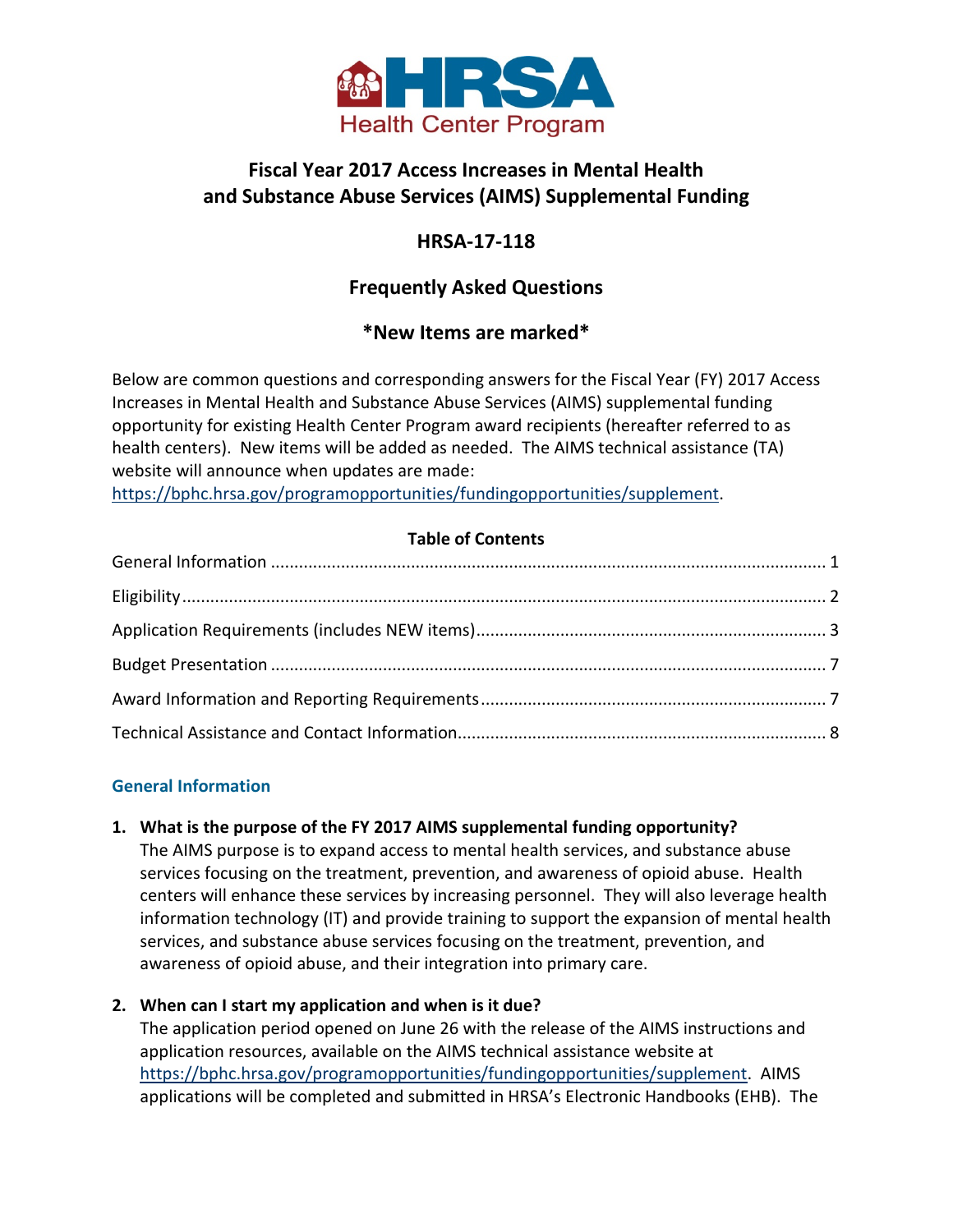EHB application module may be accessed beginning June 30. Applications are due in EHB by 5:00 P.M. ET on July 26. There is no Grants.gov submission requirement. You are encouraged to start preparing your application materials immediately.

**3. How much AIMS funding is available to support each eligible health center in FY 2017?** Health centers may request up to \$75,000 in AIMS **ongoing funding** to support the expansion of mental health services (up to \$37,500), and substance abuse services focusing on the treatment, prevention, and awareness of opioid abuse (up to \$37,500). Ongoing funding is expected to become part of the continuing Health Center Program operational (H80) grant awards (roll into base funding).

Health centers may request up to \$75,000 in AIMS **one-time funding** for health IT and/or training investments that will support the expansion of mental health services, and substance abuse services focusing on the treatment, prevention, and awareness of opioid abuse, and their integration into primary care. HRSA may adjust award amounts consistent with available funds.

**4. How will I know my health center's sub-program funding proportions and where will I enter this information in the application?** 

The emails sent on June 26 provide the total maximum federal funding amount that each eligible health center may request (\$150,000) divided by its current H80 grant sub-program funding proportions (i.e., CHC, MHC, HCH, and PHPC).<sup>[1](#page-1-1)</sup> You will enter your health center's federal budget request amount, according to the sub-program proportions, on the SF-424 Budget Information Form Section A - Budget Summary.

**5. What should I do if the sub-program proportions provided in the EHB email are not correct?**

If the email provides an inaccurate funding distribution across sub-programs, contact the AIMS technical assistance team at [bphcsupplement@hrsa.gov.](mailto:bphcsupplement@hrsa.gov) The EHB User Guide for Applicants (available on the [AIMS technical assistance website\)](https://bphc.hrsa.gov/programopportunities/fundingopportunities/supplement) includes instructions for adjusting the sub-programs listed on the SF-424 Budget Information Form.

# <span id="page-1-0"></span>**Eligibility**

l

**6. What types of organizations are eligible to apply for FY 2017 AIMS funding?**

Organizations receiving Health Center Program operational (H80) grant funding at the time of this funding opportunity release are eligible to apply for AIMS funding. If you think that your health center should be eligible but the individuals listed as the Project Director, Authorizing Official, and Business Official in your EHB H80 grant folder did not receive an email through EHB announcing the AIMS funding opportunity on June 26, contact the [AIMS](mailto:the%20AIMS%20technical%20assistance%20team)  [technical assistance team.](mailto:the%20AIMS%20technical%20assistance%20team)

<span id="page-1-1"></span> $1$  CHC= community health center; MHC= migrant health center; HCH= health care for the homeless; PHPC= public health primary care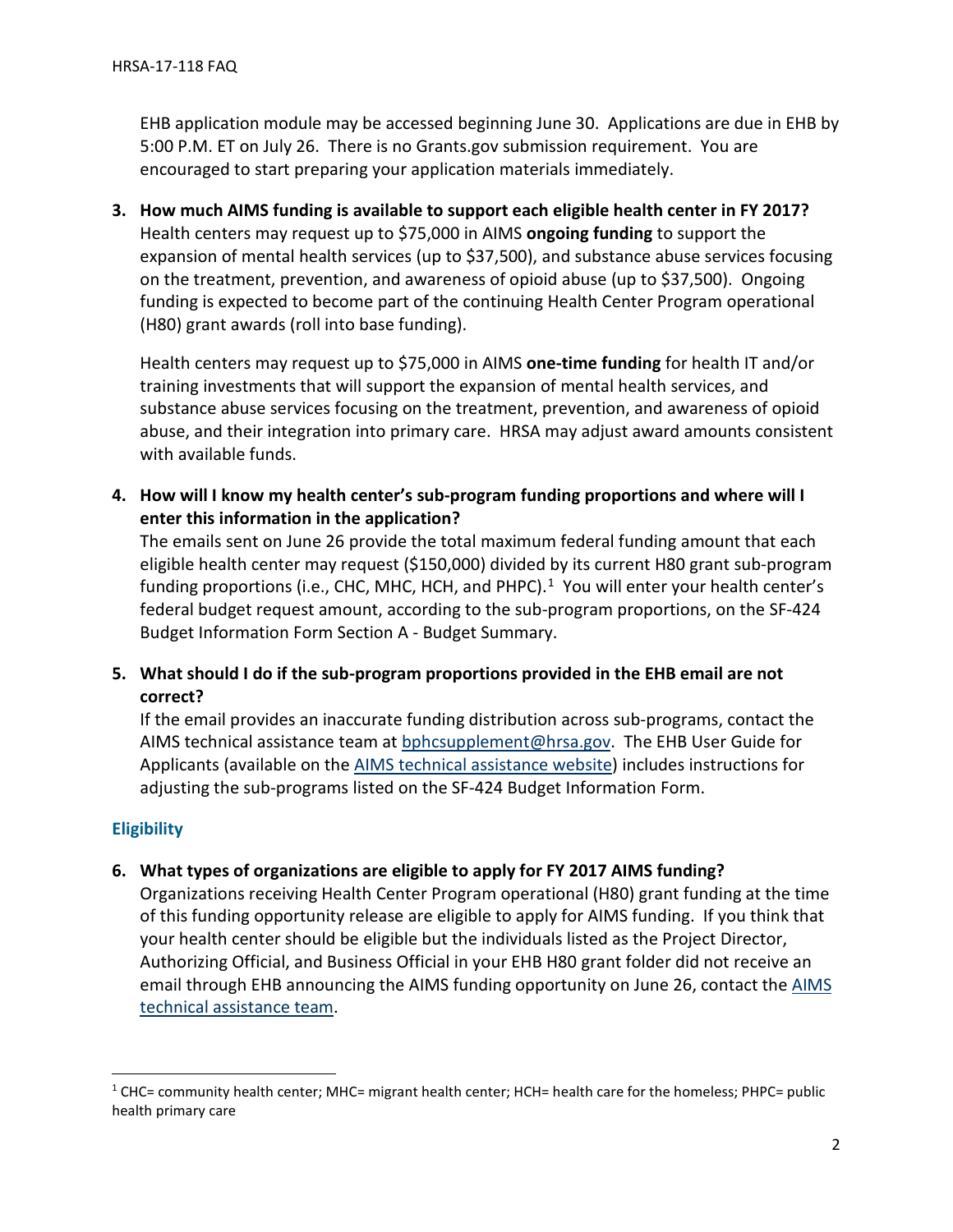# **7. The AIMS instructions state that HRSA will not award AIMS funding to health centers that exceed specified condition thresholds. Does this include all conditions, including scope verification conditions?**

HRSA will only consider progressive action conditions related to Health Center Program Requirements when determining if health centers are able to receive AIMS funding (i.e., scope verification and construction or alteration-related conditions will not be included). Direct questions regarding the current status of conditions on your H80 grant award to your Project Officer.

#### **8. Is the AIMS application subject to review by State Executive Order 12372?**

Yes. AIMS awards are subject to the provisions of Executive Order 12372, as noted in the Reporting and Additional Instructions section of the AIMS instructions. If your health center is in a state that has a Single Point of Contact (SPOC), contact the SPOC to alert them that you will be submitting an application. The list of SPOCs is available at [http://www.whitehouse.gov/omb/grants\\_spoc.](http://www.whitehouse.gov/omb/grants_spoc) If there is no SPOC, then you may contact your Primary Care Office (PCO) for guidance. See <http://bhpr.hrsa.gov/shortage/hpsas/primarycareoffices.html> for the list of PCOs.

## **9. Can subrecipients/subcontractors apply for AIMS funding?**

No. Only organizations directly receiving H80 grant funding from HRSA at the time of the AIMS funding opportunity release are eligible to apply. If a site that is operated by a subrecipient/subcontractor is included in an eligible health center's approved scope of project (i.e., on Form 5B: Service Sites), the health center may request AIMS funding to support activities at that site.

# <span id="page-2-0"></span>**Application Requirements (includes NEW items)**

# **10. Do I have to expand mental health services, and substance abuse services focusing on the treatment, prevention, and awareness of opioid abuse through direct hire staff (i.e., Form 5A Column I)?**

No. AIMS funded services must be listed in Column I (direct provision) and/or Column II (through contract or formal written agreement) on Form 5A: Services Provided and are limited to: Mental Health, Health Care for the Homeless (HCH) Required Substance Abuse, Substance Abuse, Case Management, and/or Health Education (related to mental health services and substance abuse services). You may propose additional services in Column III (provided by referral) to support AIMS funded services.

# **11. Can I make changes to my approved scope of project (Form 5A: Services Provided) through the AIMS application?**

No. You must separately submit a Scope Adjustment or Change in Scope request (as appropriate) to HRSA to add new services or to move services between Form 5A columns. Your request must be approved prior to implementing the new service(s), which must occur within 120 days of award. You do not need to submit a Scope Adjustment or Change in Scope request if AIMS funding will expand services that you are already providing in the same modes of provision (e.g., staying within Form 5A Column I).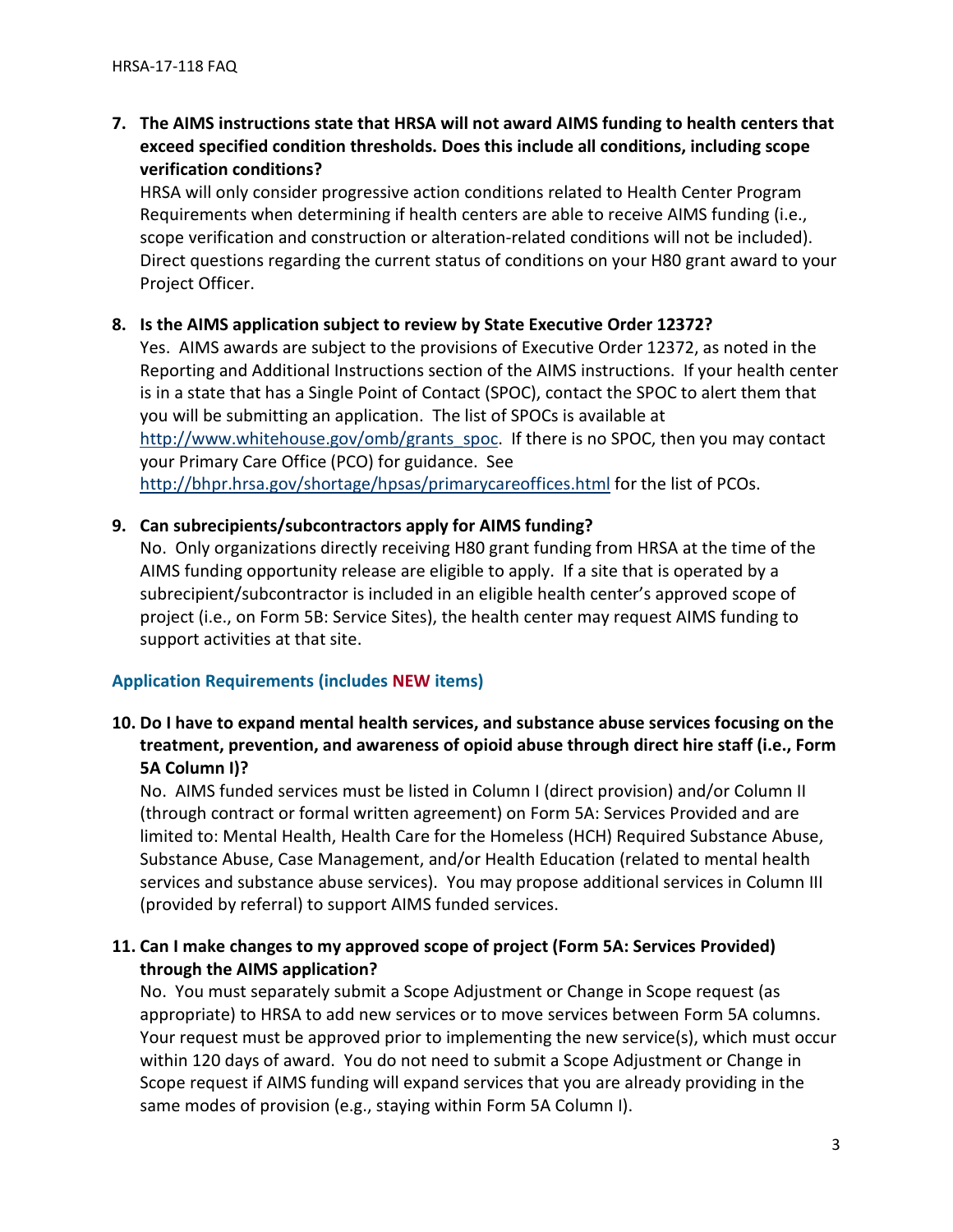For guidance in determining whether a Scope Adjustment or Change in Scope will be necessary, access the technical assistance materials on the [Scope of Project](https://bphc.hrsa.gov/programrequirements/scope.html) website (click on the "Services" header in the Resources section to access the Form 5A information).

# **12. Can I propose activities at a site that I plan to bring into scope at a later date?** No. Proposed activities must be implemented at sites (including mobile vans) in a health center's approved scope of project. However, if a new site is added to scope in the future, AIMS funding may, at that time, be used to support approved AIMS activities at that location.

# **13. NEW: Can I expand mental health services, and substance abuse services focusing on the treatment, prevention, and awareness of opioid abuse, at different sites in scope?**  Yes. Not all services must be available at every health center service site; rather, health center patients must have reasonable access to the full complement of services offered by the center as a whole, either directly or through formal written established agreements. AIMS one-time funding may be used to support telehealth service infrastructure to ensure access to needed services across multiple sites.

#### **14. NEW: Does HRSA have a minimum new patient requirement?**

No. If AIMS funding may best address your service area's unmet needs by increasing existing patients' access to mental health services, and substance abuse services focusing on the treatment, prevention, and awareness of opioid abuse, there is no minimum requirement for increasing new patients.

#### **15. Can I propose to provide expanded services only to existing patients?**

Yes. Your proposed project may focus on making mental health services, and substance abuse services focusing on the treatment, prevention, and awareness of opioid abuse available to current health center patients who have not accessed these services through the health center in the past. On the Patient Impact Form, enter the number of current patients that will newly receive these services for the existing patient fields: Unduplicated Total (Question 1) and Patients by Service Type (Question 2). You will then enter zeros for all new patient-related fields: Unduplicated Total (Question 3), Patients by Service Type (Question 4), and the New Patients by Population Type table at the end of the form.

#### **16. Will patient projections be added to my H80 patient target?**

Yes. The projection for Unduplicated Total new patients (entered in response to Question 3 on the Patient Impact Form) will be added to your H80 grant's patient target. Failure to achieve this projection by December 31, 2018 may result in a funding reduction when your service area is next competed through Service Area Competition (SAC). Patient target resources are available at

[https://bphc.hrsa.gov/programopportunities/fundingopportunities/sac/index.html.](https://bphc.hrsa.gov/programopportunities/fundingopportunities/sac/index.html)

#### **17. How do I calculate Unduplicated Total and Patients by Service Type?**

Consider existing and new patient projections separately. For each, project the number of patients who, as a result of AIMS funding, will access a) mental health services only (MH), b)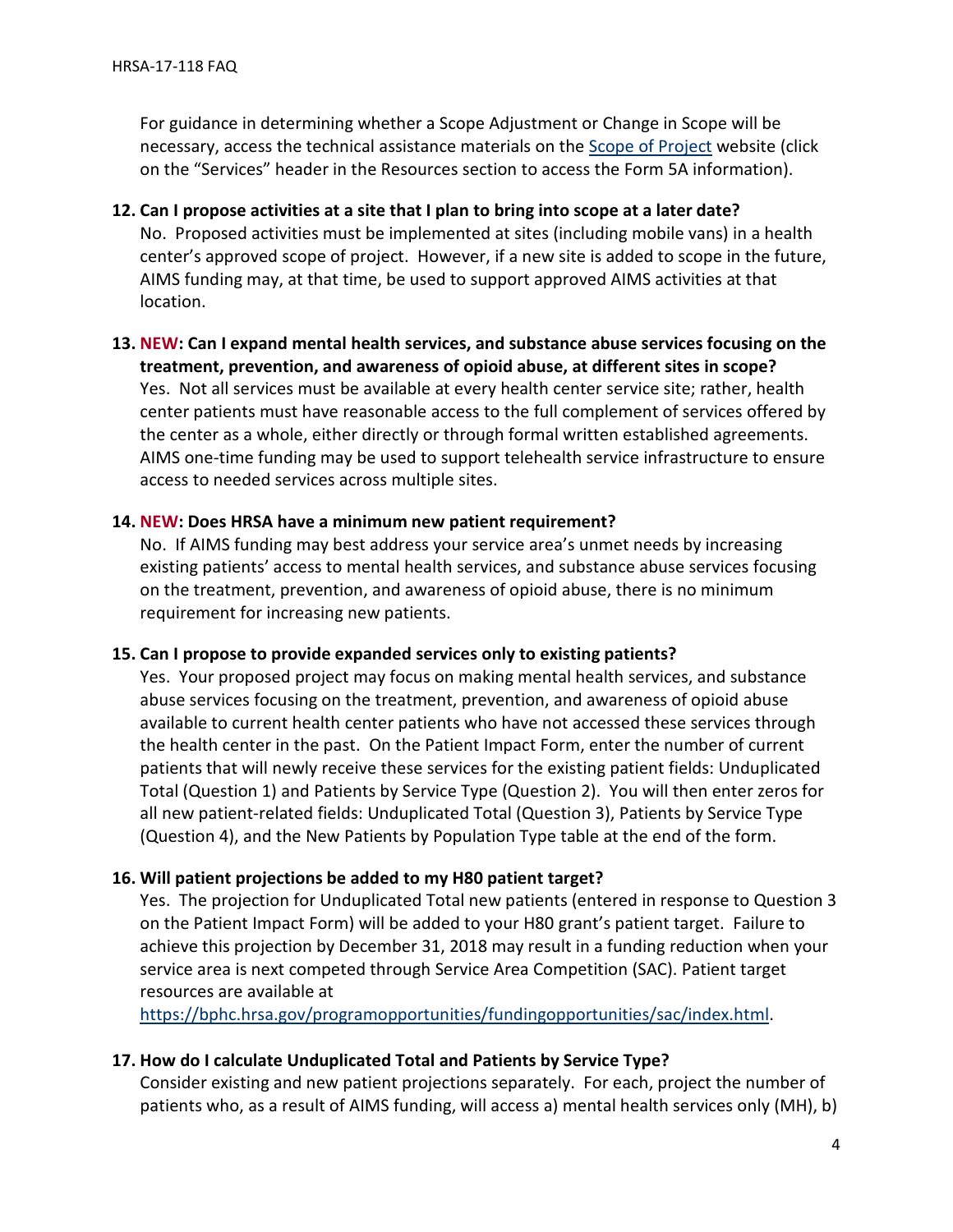substance abuse services only (SA), and c) both mental health services and substance abuse services (BOTH). The following example demonstrates how to enter this information into the Patient Impact Form for either new or existing patients.

You project: 100 MH, 100 SA, and 50 BOTH

- **Unduplicated Patients** = 100 MH + 100 SA + 50 BOTH = **250**
- **Projections by Service Type**:
	- ⁃ **MH** = 100 MH + 50 BOTH = **150**
	- $-$  **SA** = 100 SA + 50 BOTH = 150

## **18. NEW: Does HRSA require that expanded substance abuse services only address opioid use disorders?**

No. The portion of AIMS ongoing funding for substance abuse service expansion must focus on, but is not exclusive to, the treatment, prevention, and awareness of opioid abuse.

- **19. NEW: What types of activities support an increase in projected substance abuse patients?** Substance abuse services include alcohol and drug abuse treatment and counseling that result in substance abuse visits. Patients are individuals who have at least one reportable visit during the reporting period. See the [2016 Uniform Data System \(UDS\) Manual](https://bphc.hrsa.gov/datareporting/reporting/2016udsreportingmanual.pdf) for more information on service, visit, and patient definitions.
- **20. NEW: How can I use AIMS funding to expand Screening, Brief Intervention, and Referral to Treatment (SBIRT)?**

SBIRT is an evidence-based practice for screening patients and referring them, as needed, to treatment. Health centers report use of SBIRT in the UDS report. AIMS ongoing funding may support providers that are using SBIRT in conjunction with substance abuse services focusing on the treatment, prevention, and/or awareness activities. Training staff in the effective use of SBIRT is also an allowed use of AIMS one-time funding.

**21. NEW: Does HRSA require that expanded substance abuse services include the provision of medication-assisted treatment (MAT)?** 

No. AIMS funding does not require health centers to use MAT. However, evidence-based strategies should be prioritized. Please refer to the AIMS instructions for examples.

# **22. NEW: Would a medical provider who provides MAT be considered a substance abuse provider?**

For the purposes of the AIMS application, a medical provider with a Drug Abuse Treatment Act of 2000 (DATA) waiver and who uses MAT for patients with substance use disorders will be considered a substance abuse provider. However, when completing UDS reports you should follow the instructions in the UDS manual, which may differ depending on the latest UDS guidance.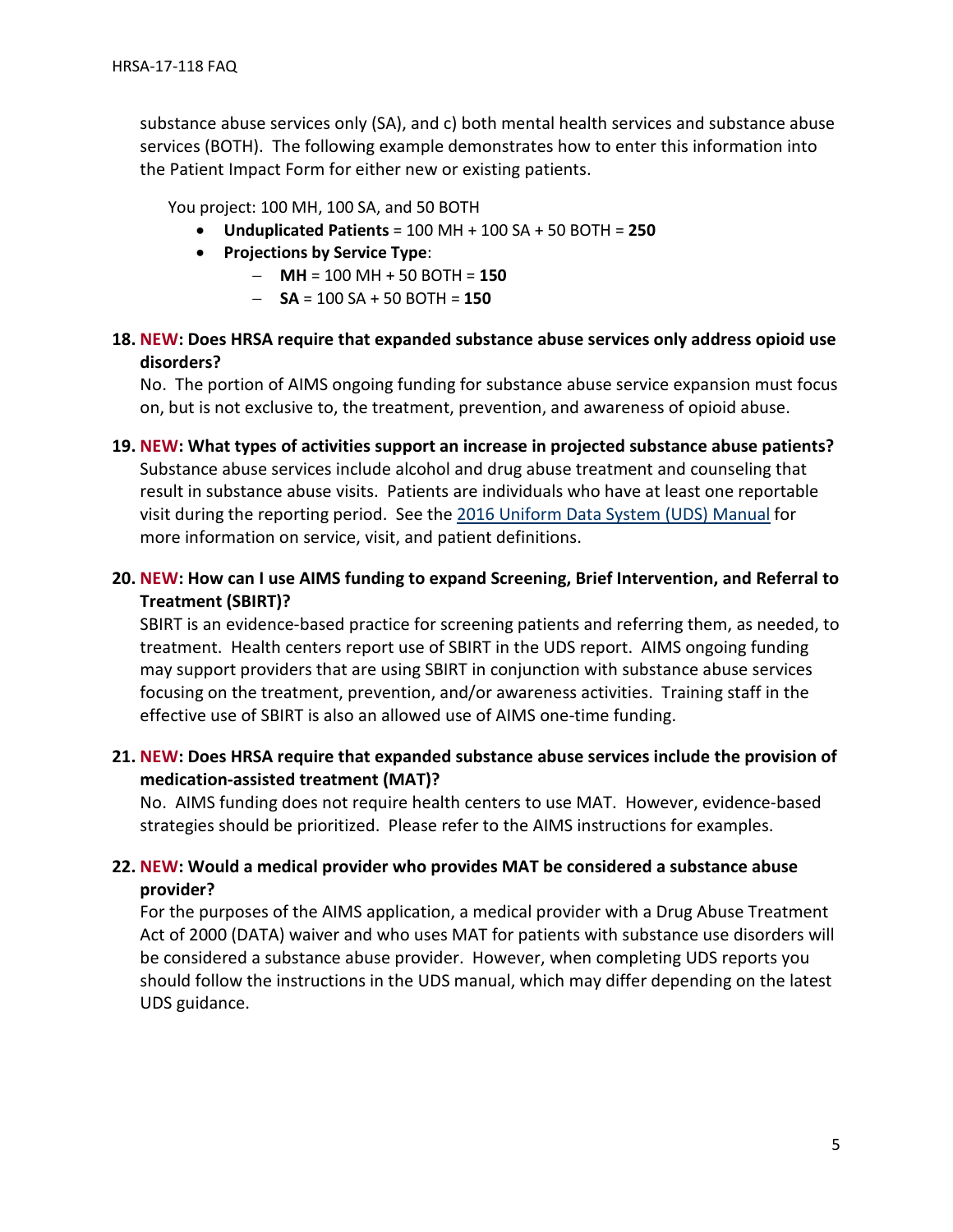# **23. Can I propose to expand substance abuse services by adding a health educator who will increase awareness of opioid abuse?**

Yes. Describe in the Response section of the Project Narrative Form how AIMS funding will expand substance abuse services through opioid abuse prevention and awareness, as opposed to treatment, activities. If proposed AIMS-funded activities will not increase the number of patients receiving substance abuse treatment, then you will enter zero for your substance abuse services patient projections on the Patient Impact Form.

#### **24. Can I use AIMS funding to increase the salaries of our existing providers?**

No. AIMS funding must be used to expand mental health services, and substance abuse services focusing on the treatment, prevention, and awareness of opioid abuse by hiring new or increasing the hours of existing personnel. AIMS funding may not supplant existing resources.

#### **25. NEW: May AIMS funding be used to incentivize health center personnel to attend trainings or to encourage patients to participate in needed mental health services and substance abuse services?**

No. AIMS one-time funding may be used to support the development of a training or educational program or costs such as registration and travel to attend a training, but not for incentives to encourage participation.

## **26. NEW: May AIMS funding be used to reimburse the health center for revenue lost when a provider is participating in an AIMS-supported activity, such as a training?**

No. AIMS funding may not be used to offset lost revenue/productivity. However, AIMS one-time funding may be used to support a substitute provider who will provide temporary clinical services in the absent provider's place.

## **27. Can I use AIMS funding for recruitment bonuses to improve our success in securing qualified providers for this project?**

Recruitment bonuses may be part of a salary package supported by AIMS ongoing funding, if consistent with the health center's standard practice.

#### **28. Can I use AIMS funding to cover recruitment agency fees?**

Yes. Costs or fees associated with an outside recruitment agency to hire providers to support the AIMS funded project are allowed.

#### **29. Can I hire a new staff member prior to award?**

Yes. AIMS applications must demonstrate that AIMS funding will result in an increase in FTEs and the number of patients accessing mental health services and substance abuse services within 120 days of award. Plans to increase direct hire staff and/or contractors should be implemented based on need and available resources, taking into consideration that the application submitted to HRSA is a request, not an approved plan, for the activities proposed. AIMS funding may not be used to support costs incurred prior to award.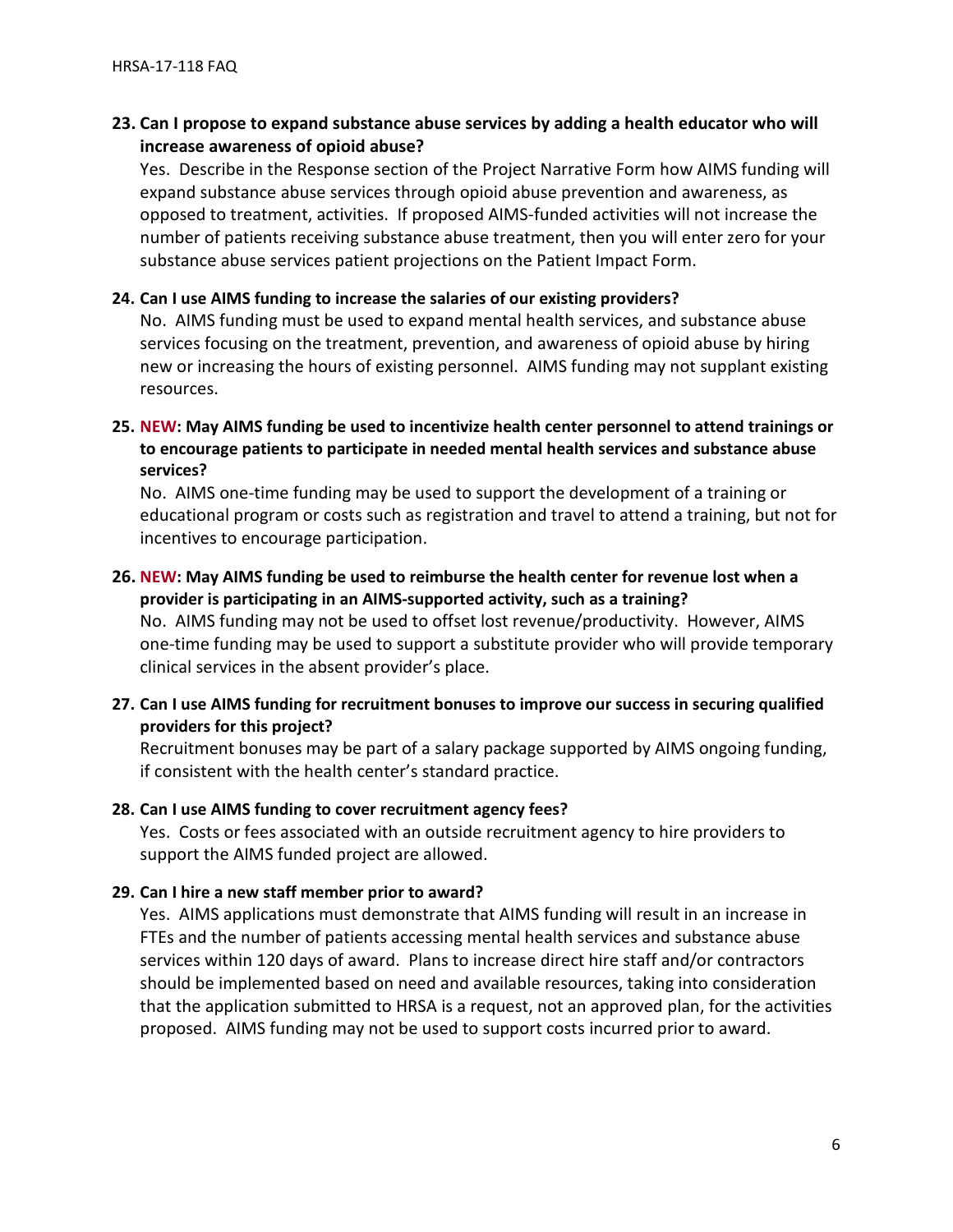#### <span id="page-6-0"></span>**Budget Presentation**

# **30. Are applicants required to include non-federal funding in the AIMS application budget presentation?**

You are required to include total budget information, which may include non-federal funding (e.g., program income) if such funds will be leveraged to complete the proposed project. Total budget information must be included in the SF-424 Budget Information Form, the Federal Object Class Categories Form, and the Budget Narrative.

#### **31. Are installation costs allowed?**

AIMS one-time funding may be used to purchase and install health IT that will support the expanded mental health services, and substance abuse services focusing on the treatment, prevention, and awareness of opioid abuse (e.g., consultant costs for installing new software or kiosks). However, costs for installation of equipment that are considered alteration or renovation, such as those that require wiring or plumbing, are not allowed (e.g., installation of a fiber optics line).

# **32. Are there any formatting guidelines for the Budget Narrative attachment? Can I submit a Microsoft Excel document?**

Use 1.0 line spacing and an easily readable font, such as Times New Roman, Arial, Courier, or CG Times. The font should be no less than a 10-point font. Limit Excel documents to one spreadsheet only (i.e., one tab in the workbook) and to make sure that the print area is set to the information that must appear in the submission.

#### <span id="page-6-1"></span>**Award Information and Reporting Requirements**

#### **33. When will AIMS funding be awarded?**

HRSA anticipates announcing the awards in September 2017.

- **34. By when must the expanded mental health services, and substance abuse services focusing on the treatment, prevention, and awareness of opioid abuse be implemented?** Access to expanded mental health services and expanded substance abuse services directly or through contracts or agreements for which the health center pays must be implemented within 120 days of award.
- **35. By when must expanded and/or new direct hire staff and/or contractors as stated on the Staffing Impact Form be in place?**

Expanded or new direct hire staff and/or contractors who will support mental health service expansion and substance abuse service expansion must be in place within 120 days of award.

**36. By when must the patient projections stated on the Patient Impact Form be attained and how will I report on progress?** 

Patient projections must be met by December 31, 2018 as documented in your 2018 Uniform Data System report. Progress toward attaining patient projections will be reported